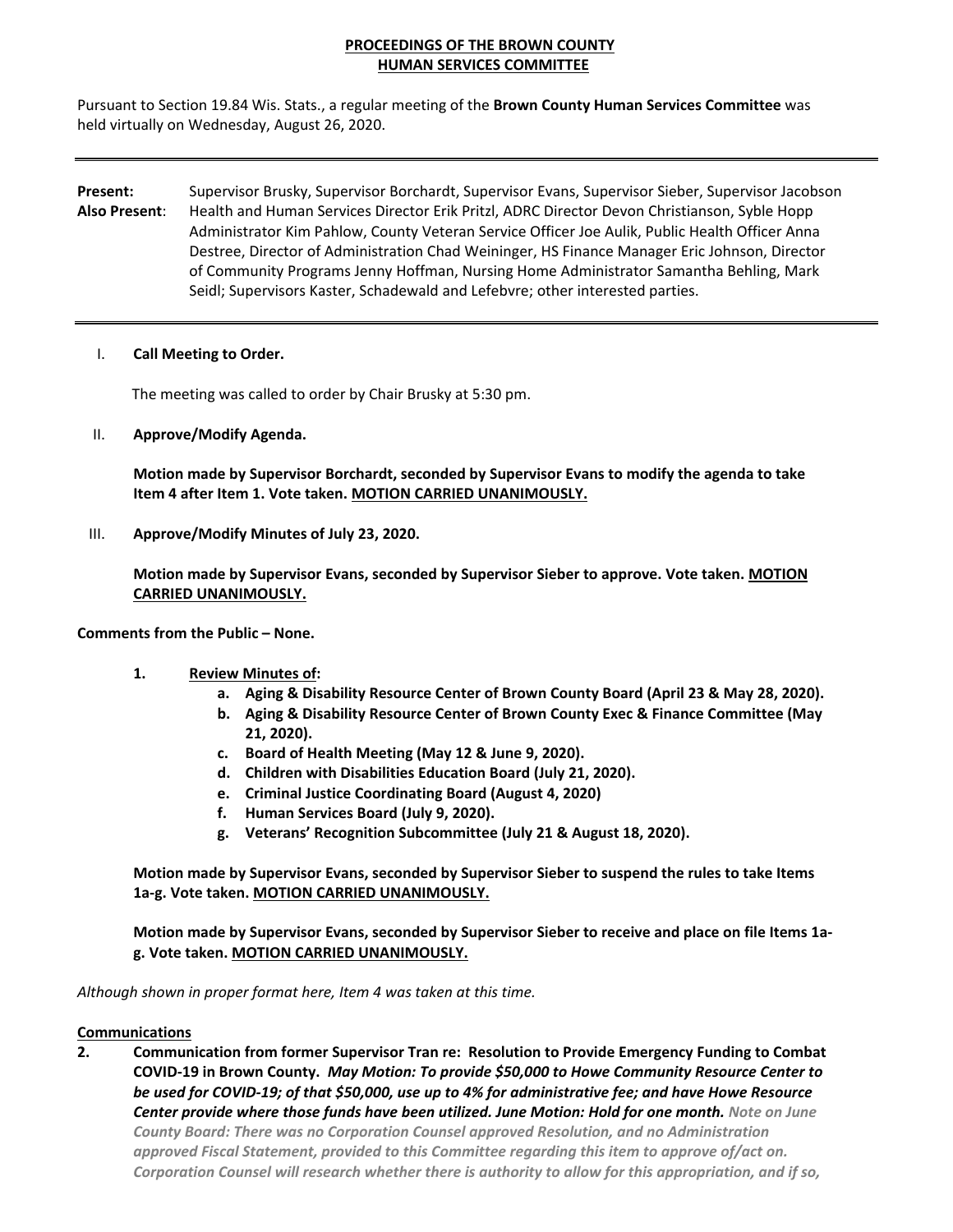*will draft a Resolution consistent with the above, and will bring to the July Human Services Committee meeting for possible action. July Motion: Hold until next regular meeting.*

Health and Human Services Director Erik Pritzl believed there was a prior communication sent to committee members on this matter from Corporation Counsel.

Evans informed Corporation Counsel Hemery stated they couldn't give any funds but Evans was still looking to see if there was any other way, even under CARES that they could come up it. They had a difference of opinion and had been going back and forth on it. The committee and County Board passed this but Hemery stated no because of an AG opinion. They could take the item off but he's disappointed it wasn't going anywhere. Borchardt agreed with Evans, to receive the item but needed to find a way.

Responding to Lefebvre, Weininger stated the question wasn't about funding, it was regarding the authority. It was Corporation Counsel's opinion they didn't have the authority to make this direct payment, it dealt with the type of funds. The county had to be authorized to make the expenditure. It was not illegal to give Howe Community Resource Center funds, it was the purpose of the intended funds. If they found something that was covered, they could direct those funds to them. They should really talk with Corporation Counsel to figure out what was mandated, non-mandated, what they had legal authority or not to do. Evans felt they needed to clarify what they were asking with the current AG opinion. He felt it was a little broad based in preventing them from how he reads it.

Pritzl noted they had to be careful with some of those funding sources because of sub‐award issues. They had to make sure anything they do falls within program rules. If they use a different funding source, it could introduce some more flexibility to that process. Reiterating what Weininger said, it was not so much a budgetary issue, they would need to make sure this was legally something that can be done.

**Motion made by Supervisor Evans, seconded by Supervisor Borchardt to receive and place on file. Vote taken. MOTION CARRIED UNANIMOUSLY.**

**3. Communication from Supervisor Emily Jacobson re: To have the county declare October 15, 2020 as "Pregnancy and Infant Loss Remembrance Day". Pregnancy and Infant Loss Remembrance Day is a day of remembrance for Pregnancy loss and infant death, which includes, however is not limited to, miscarriage, stillbirth, SIDS, and the death of a newborn.** 

Jacobson informed this was a national thing and she felt they should bring it to light. There were a lot of activities around the county during this time and she would like to bring it to the county level and have it acknowledged.

Evans questioned if this included abortion. Jacobson stated it technically was not in the definition of it and believed it was about verbiage. Lefebvre believed it could be because abortions were elective.

**Motion made by Supervisor Borchardt, seconded by Supervisor Sieber to refer to Corporation Counsel to work with Supervisor Jacobson to draft a resolution declaring October 15, 2020 as "Pregnancy and Infant Loss Remembrance Day" and bring to the September County Board. Vote taken. MOTION CARRIED UNANIMOUSLY.**

**4. Communication from Supervisor Kaster re: I am requesting the following Brown County issues license** fees be reduced by 50% for the 2020-2021 period (as per 2020 Brown County Budget Book; Rates and **Fees)***.*

Director of Administration Chad Weininger referred to a handout re: Fee Reduction (attached) and informed this ran through Public Health who reported to Health and Human Services. The cost of the decrease in fees of 50% would be \$278,148.50 which was lower than his estimate because the number of licensees decreased from 2019‐20. Due to budget constraints, they didn't believe that Public Health would have the funds necessary to forgo this revenue. It would need to go to the Administration Committee to be taken from the General Fund or Contingency Fund. After reviewing Public Health's numbers over the last quarter, it looks like they should have enough in 2020 to cover this revenue shortfall, the lapse was in 2020 but also in 2021. Therefore it would not need to go to Administration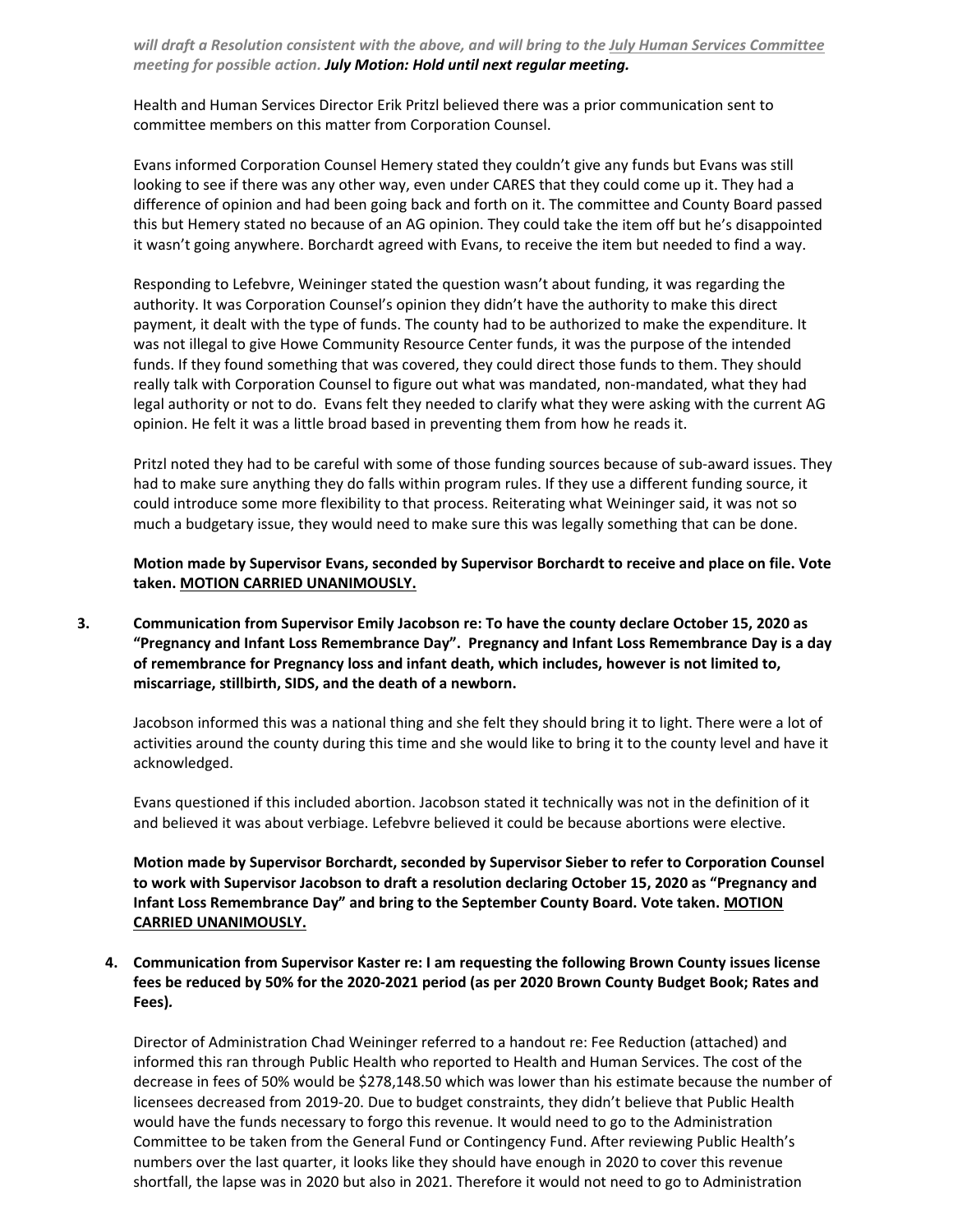Committee if they so choose tonight.

Health and Human Services Director Erik Pritzl stated they would be able to absorb that loss in this budget period. They would have to look at a couple different options in terms of how they recognize that, in terms of accounting or reduction of fee. Basically the fiscal amount seemed to be manageable within this period.

Responding to Brusky, Pritzl informed they weren't giving up anything at this point. They were in a position right now with all the resources dedicated to COVID‐19, and the alternative funding sources that were in place, that they didn't expect when this budget was created, that they could address the loss of revenue through their budgeted funds for 2020. Weininger interjected that in November, the Roads to Recovery funding ends. Depending on if there were additional costs, this would help offset that. He's not saying it was likely to happen, but it could potentially happen, although they did have other funding sources for that. There could be, potentially, a shortfall where Public Health may have to do some additional things. Unfortunately the state money might not be available so they would have to use funds from their budget, then the contingency and general fund. But from where they were, they had done a really good job of managing COVID internally so he wasn't that worried but he wanted to make sure they were aware of that potential possibility.

**Motion made by Supervisor Sieber, seconded by Supervisor Borchardt to refer to Corporation Counsel** to draft a resolution to reduce the fees by 50% for the 2020-2021 period and forward to County Board. **Vote taken. MOTION CARRIED UNANIMOUSLY.**

#### *Back to Item 2 at this time.*

- **5. Communication from Supervisor Lefebvre re: I am asking the Human Service/County Board adopt the following NACO resolution the Executive Committee passed, urging the Federal Government to ‐ Declare Racism a National Public Health Crisis ‐** 
	- **1‐ Assert that racism is a public health crisis affecting our entire country.**
	- **2‐ Leverage a racial equity lens in evaluating federal policy.**
	- **3‐ Develop relevant policies aimed at improving health and economic opportunity in communities of color and;**
	- **4‐ Support local, state and federal initiatives that advance social justice.**

Lefebvre added it was declared that the issue was communities of color are disproportionately impacted by the multitude of social economic and public health challenges facing counties across the country and disproportionally is rooted in individual systematic and institutional racism. She stated this has been in the news that this affects people of color much more and a lot of it was a health issues. Their access to health in a lot of these communities is not very well documented. As the National Association of Counties has passed this resolution, she felt the county should sign on to this and it should be sent to the federal government.

Evans acknowledged that there was racism in the country, he felt they could all understand that but to send this on, they had to look at what they were doing here first. Were there any health agencies denying care to minorities, he didn't think so. Were any stores denying healthy food to minorities? No. Was the government or Brown County denying WIC or EBT food assistance to minorities? No. Were gyms and workout centers denying access to minorities? No. Are parks denying access to people? No, that wasn't happening either. Schools don't deny minorities to health class, they do a fantastic job. They give out food and help to kids of families of minorities and they did an excellent job.

He saw Dr. Ashok Rai from Prevea promoting something the city council brought forward and he questioned what Prevea was doing wrong, where he felt it needed to be fixed nationwide? They hired minority positions. Did Children's Hospital deny minorities? Does Ronald Mc Donald House deny families of color, he didn't think so. If racism was a national public health crisis then the providers really needed to step up and they didn't need government to be telling them what they should be doing. However, Evans can tell you that they are not racist, they are taking care of everybody.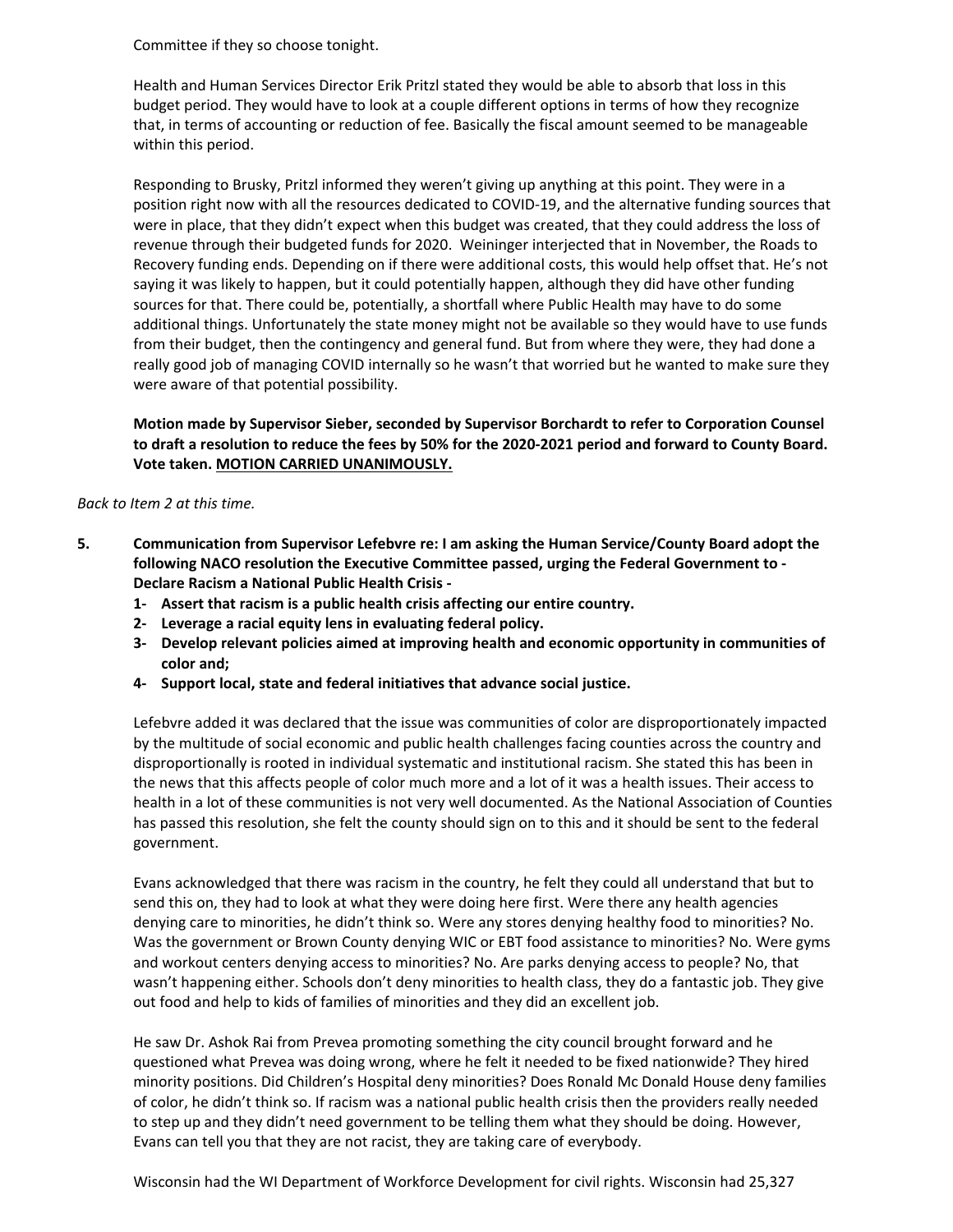attorneys who belonged to the WI Bar Association and they hadn't had any cases of discrimination based on healthcare under Sec. 1983. In the State of Wisconsin there had only been 70 housing discriminations in the last statistics in 2017.

In a Men's Health article, it talked about race, racism and black men's health. They interviewed a black doctor who stated, "We've seen how COVID disproportionately affects the Black community. Adding to that, there's been a persistent disparity between the number of Black doctors and patients. If you go all the way back to the 1970s, the number of Black male applicants to medical school has only declined, despite the growing patient population of minorities from low socioeconomic backgrounds. That speaks volumes—and it creates issues." Evans was not denying it but didn't know what our government can do about it. It goes on to say, "What we have come to find is that these individuals are more vulnerable to health-care-related problems. One, they may not have health insurance altogether." Evans responded there was the Affordable Care Act that the Obama Administration put forth and was in law. "Two, they tend not to see a health-care provider until the last minute, because they try to deal with it themselves." Evans stated he didn't know how making racism a national public health crisis identifies or fixes that problem. There had to be some personal responsibility. "And three, their lack of health literacy can make it hard for them to understand what their physician is saying." That was the physician's job. What it gets into was a social justice cause which is defined as the view that everyone deserves equal economic, political and social rights and opportunities, social justice encompasses economic justice. He believed this absolutely, however, in 2020 he is more confused than ever on what social justice is because now it seems to mean something different to everyone and every organization had a different understanding or definition of social justice.

With regard to the communication, they were going to say racism was a public health crisis. Leverage a racial equity lens in evaluating federal policy, he questioned what that even means? Develop relevant policies. He was sure policies were in place already in the healthcare industry, if not that was an industry problem. Healthcare workers take oaths to help everybody. They had hospitals that were nonprofit that were losing money that took care of all sorts of people. Support local, state and federal initiatives that advance social justice, social justice in today's world, he had no idea what that means.

Evans was not going to support this, this was another 2020 social justice cause that they want to put through that makes everyone feel good that's not going to do anything.

Lefebvre stated a lot of these people do not have the education or have the whereabouts to get the education to become nurses and doctors, it costs money. A lot of people of color live in very poor areas and come from poor families and have no way of getting any funding or know how to get funding, many of them. It costs a lot to be a doctor. Her nephew became a dentist, he had to go to 4‐years of regular college, had to pay a couple thousand to apply to a dental school to get in. He had to pay for the time he went to dental school, which cost \$50,000. In Green Bay, a lot of poor people live downtown and there was nothing there. Green Bay was finally going to put a grocery store in and she prays it is reasonably priced. They had Save‐a‐Lot but not until a new owner took over, it was an awful store. The fruits, vegetables, and meat were high priced and a lot of it was in bad shape and it was sitting there because people couldn't afford it. All the junk food was cheap. She's heard stories where people living in the inner-city areas, they go to the grocery stores and feed their families junk food. A lot of these people do not have access to good food. Festival was very expensive. The most reasonable grocery store was Woodman's but how do they get to Howard? A lot of these people can't even afford transportation. That's just in our own community. Thinking about Milwaukee, it's one of the worst and there was real disparity in the health and these people were not getting what they need. She thought they should sign on just in support saying they do believe this, that there is a problem.

Sieber suggested holding this until they have a chance to get a copy of a resolution to review, for more clarity. Lefebvre will get the resolution and will forward it on.

Borchardt noted there were two dozen other counties in the State of Wisconsin that signed onto this including Milwaukee County, which came from their County Executive's office. Brusky stated Kenosha passed a resolution on this in July, passed 18 to 1. She agreed with Lefebvre about the educational aspects as well as cultural. It was a longstanding thing that was hard to figure out how to do, it's been 100s of years in the making and it was very worthwhile.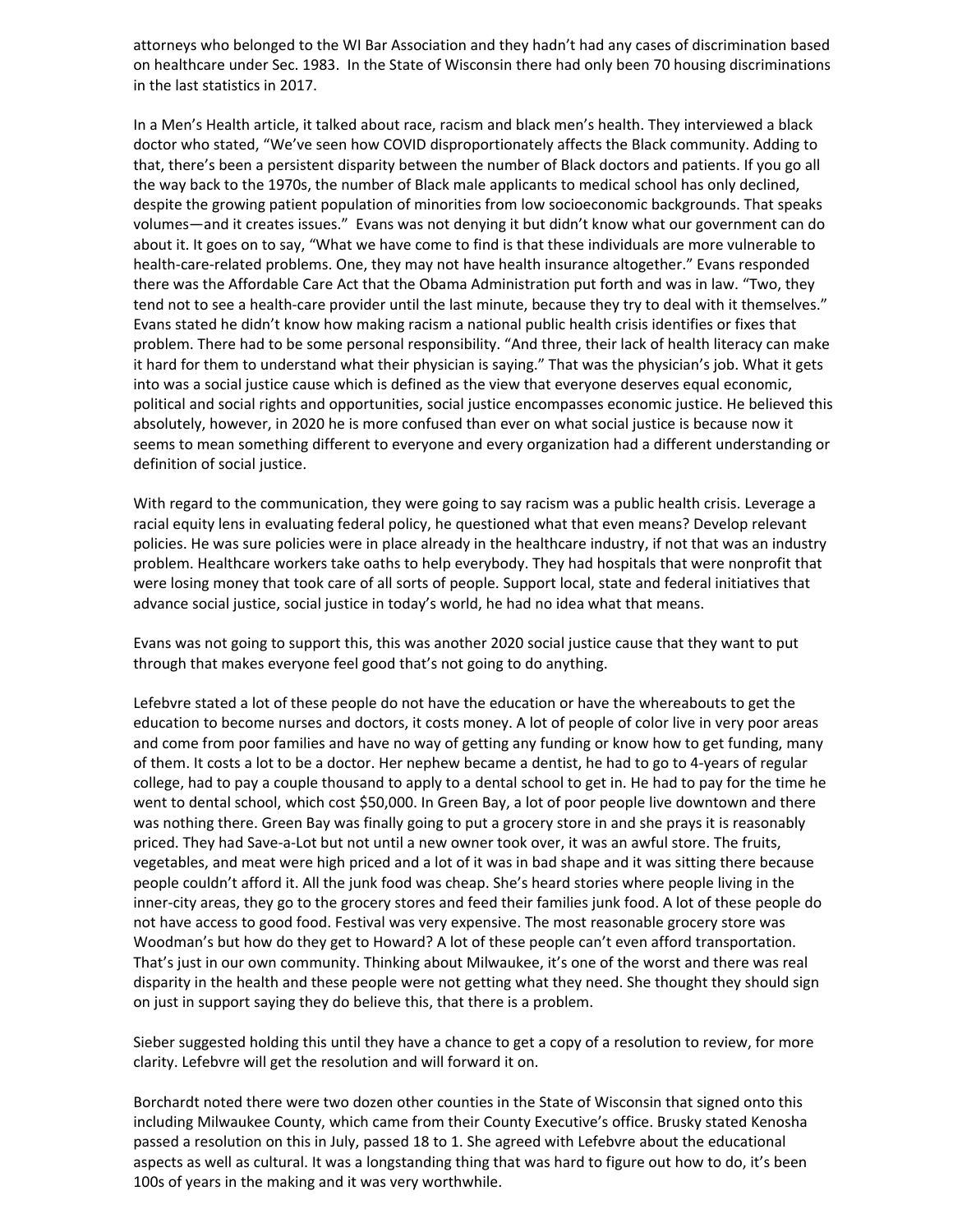**Motion made by Supervisor Sieber, seconded by Supervisor Borchardt to hold until September Human Services Committee meeting. Vote taken. MOTION CARRIED UNANIMOUSLY.**

### **Wind Turbine Update**

**6. Receive new information – Standing Item.** 

**Motion made by Supervisor Sieber, seconded by Supervisor Borchardt to receive and place on file. Vote taken. MOTION CARRIED UNANIMOUSLY**

#### **Resolutions & Ordinances**

#### **7. Resolution Adopting Brown County's 2021 Five‐Year Capital Improvement Plan.**

Weininger informed this already went to their committee, nothing has changed. It was procedural and sent back to committees for formal approval.

### **Motion made by Supervisor Sieber, seconded by Supervisor Jacobson to approve. Vote taken. MOTION CARRIED UNANIMOUSLY.**

#### **Veterans**

### 8. Budget Adjustment Request (20-057): Any increase in expenses with an offsetting increase in revenue.

Veterans Service Officer Joe Aulik spoke to this. Their office received two donations and one grant to be used to market VA Benefit programs, provide emergency services to veterans, and support office services to veterans, dependents, and their survivors.

### **Motion made by Supervisor Sieber, seconded by Supervisor Borchardt to approve. Vote taken. MOTION CARRIED UNANIMOUSLY.**

#### **9. Director's Report.**

**a. COVID‐19 Update.**

A written Director's Report was provided (attached), Aulik briefly spoke to it.

### **Motion made by Supervisor Borchardt, seconded by Supervisor Evans to receive and place on file. Vote taken. MOTION CARRIED UNANIMOUSLY.**

#### **Aging & Disability Resource Center**

**10. Director's Report.** 

#### **a. COVID‐19 Update.**

ADRC Director Devon Christianson informed they were still in a Phase 1.5, which meant their doors were not open to the public because they were a large gathering space but their board did moved to allow them to be able to see more emergent situations one‐on‐one, so they had a skeleton crew in the office. They had never really stopped doing phone and virtual meetings with customers and had gotten more skillful at doing WebEx or TEAM meetings with families and caregivers. There has been some really nice learnings from this and moving forward, even when doors are open, they are going to continue to press virtual meetings as an option for people. It really benefitted people who aren't living in the community. They were also able to provide almost all of their prevention and wellness programming online so people who had transportation barriers or really had been isolated and unable to get in are able to participate in many of their classes and events online. They had their calendar of all their virtual stuff and programming online and available to click and register right on it. They were doing a lot more videos, taping prevention programs and actions so people can watch. They put a lot of energy in helping to train people on technology and doing one‐on‐one appointments to teach them how to use the equipment as well, if they have it at home.

They did a survey to find out that at least for their homebound individuals, over 50% of an older population actually had access to technology, either computers or phones and they were very pleased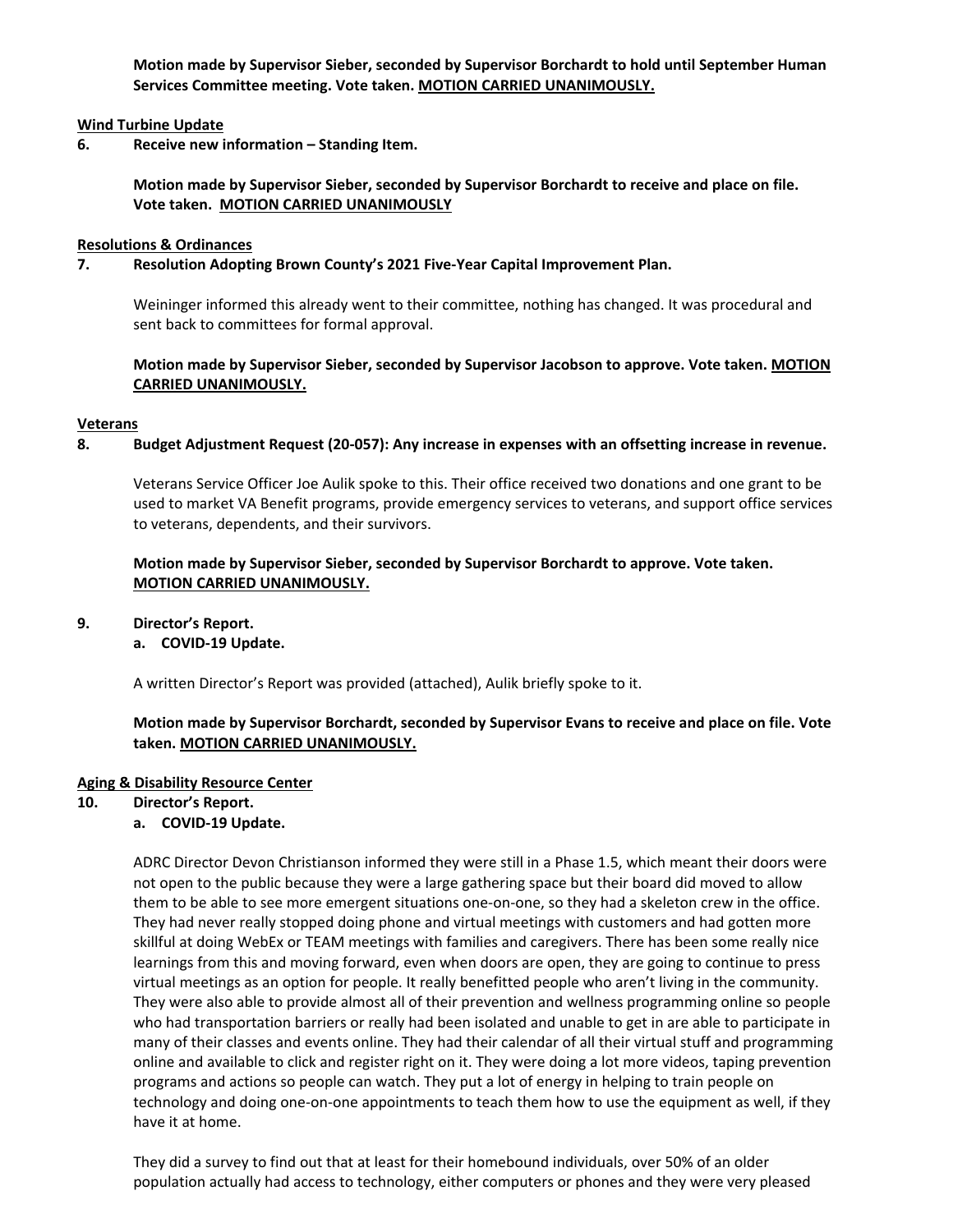that they are still able to reach quite a few people.

In their home delivered meal area, referring to their polling data, in looking at what they did last year compared to this year, they were serving 23% more customers this year than last. Because they only have carryout, on average, they had served 77% of all of their nutrition programs for homebound last year and now they were at 92%. While they can provide more services, it required a lot more drivers. They were packing up to 600 meals a day, which was much more involved. They had 200 volunteer drivers and they were absolutely amazing. With the average age of 75, they were in constant flux of registering people to be drivers because they want to keep them safe. They do contactless but face-toface drop-off of these meals, they had no heightened protocols around it and their volunteers are needing to rotate through if they have any symptoms. They were always looking for drivers. What they were seeing through survey and conversations was that there were greater food insecurity for people as time goes on and a much greater increase of isolation and loneliness.

They were working with the medical college with some intern students, pre-med, that will help with a matching program to match homebound people with other homebound people to be able to call and support each other, either through phone or virtual calls.

They had a state call today, many of the folks at the state level were starting to use the words burnout and COVID fatigue. With their population, and heightened isolation occurring, people were beginning to wear down as time goes so they were trying to be very aware and alert to that and talking to each person they have contact with on ways they could intervene.

She really appreciated the discussion around the health equity issue and racism. Her board will be talking about this tomorrow morning. A group of non‐profits in the organization came together and presented and did some public input to the Policy and Protection Committee at the city about why racism was such an incredible issue for them in this community. Evans brought up some very valuable concerns that people are thinking about. She would like the ADRC as an organization to challenge themselves about their own policy and lens and how they contribute to social determinants of health. Only 20% of healthcare was delivered by health professionals. 80% of all other healthcare was provided in homes and outside of a medical setting, that's where they can have influence and really create impact as an ADRC. The real issue for them was the life expectancy and disparity in life between an educated white person and a person with limited education who was African American was close to 16‐years. If they ask themselves, that minority population by 2040 was going to be the majority population and the life expectancy was low and the health disparities were great, the cost to their systems were going to be immense. What can they do now to help attack those issues of social determinants of health and as they influence people of color so they change that trajectory because they won't be able to afford that in the long range. COVID has pulled back the covers of what this means in terms of older black people are diagnosed nine times more and die at 10 times the rate of whites. They had work to do and what was right about this was it was messy and it's not immediate and it was going to take a lot of them banned together, it can't just be the county's response, it had to be all nonprofits as well.

Evans questioned what the ADRC was doing to address racism as a health issue? Christianson responded that one of the things she'll be asking the board about was regarding the Wisconsin Public Health Association asking organizations to consider signing a declaration. There was a list of activities that they would do. Evans questioned what they had done to combat it? Christianson stated one thing she had done was partner with other organizations who were also wanting to come together and set a strategy. They were meeting together and talking about what they can do as nonprofits to change the public narrative. She was bringing it to her board, every time she brings a policy forward they were going to look through the lens of racism in a policy that her board might pass. She commits to that. She had 2‐3 additional all agency meetings to train staff around insight and acknowledgement about implicate bias and understanding what they can do as an organization to have the most involved staff persons who are aware of this. They are going to have them on committees in the community. They have about 3 minority staff and 2‐bilingual Hispanic staff. They made a really consorted effort in recruitment for employees in any of the openings they had. She wants the board to hold her to it so they keep doing these efforts and are part of the solution.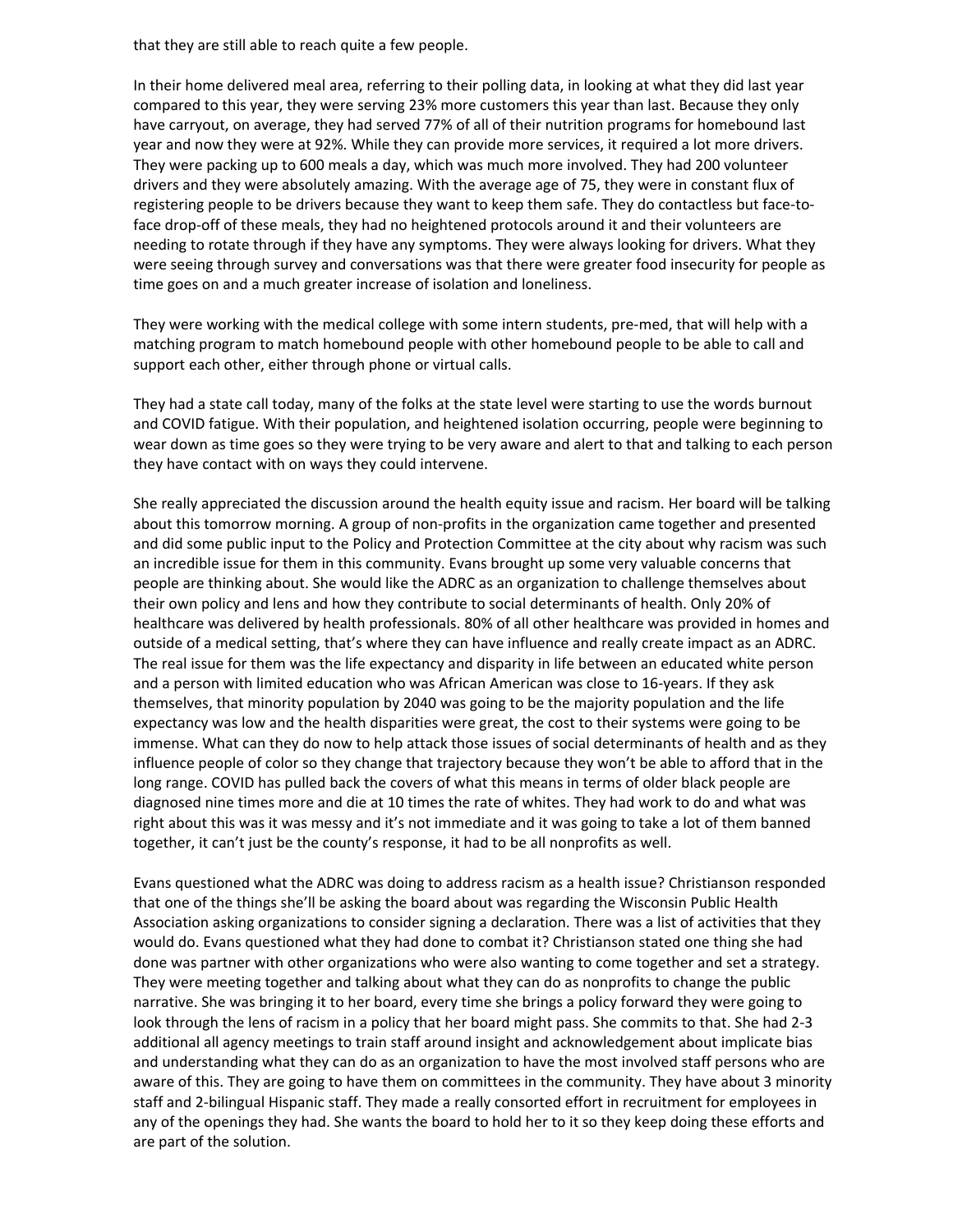## **Syble Hopp**

# **11. Director's Report.**

**a. COVID‐19 Update.**

Syble Hopp Administrator Kim Pahlow informed they were back to school to some degree. They welcomed their new employees on Monday, teachers and therapists on Tuesday and today a full house of instructional aides and support staff. They decided at their board meeting to delay their start of in‐ person school. They held a number of parent meetings to inform them of their decision and answer questions. They based that decision on a Harvard study, some information from the World Health Organization, consulting with their medical consultant and the De Pere Health Department. They wanted to take the next 17‐days before their next board meeting to see what happens when all the schools in their area open up. They were concerned with the capacity of a number of organizations they would need support from, it was a lot of students coming back to school at one time. Over 60% of their students have a health condition that put them at high risk so they decided it was wise to wait and open up a little later. Their goal at their September 15<sup>th</sup> board meeting was to come back and have this discussion again, monitor what's happening in the county, as schools open up, and look at the metrics of where they were. They had a great week back with staff and were trying to figure out and work through the potential of staff having symptoms of COVID, etc.

Brusky stated it was a sensible idea to delay, she supported their decision. She asked Pahlow to elaborate on the program Seesaw. Pahlow informed it was a system used in many school districts that allowed them to put lessons into the platform to communicate with parents. They decided that all teachers would be using that platform so they were consistent and parents know how to use it. It was a great communication tool.

## **Motion made by Supervisor Jacobson, seconded by Supervisor Evans to receive and place on file. Vote taken. MOTION CARRIED UNANIMOUSLY.**

## **Health & Human Services Department**

**12. Executive Director's Report.**

## **a. COVID‐19 Update.**

In addition to Health and Human Services Director Erik Pritzl's report in the packet, he briefly provided an update on the Secure Residential Care Center for Children and Youth, the SRCCCY that replacement youth center from Lincoln Hills Copper Lake which the state operates for youth corrections. The 24‐bed secure residential care center is longer-term placements and a 32 bed secure detention center is shorterterm placements. They did respond to the Department of Corrections (DOC) to let them know they were still considering this a viable project but had to receive an agreement that met the standards outlined through the County Board resolution last October. They don't have an agreement right now in terms of those grant funds that they can present to the County Board. Pritzl knows there are other counties involved and was seeing how their decisions were changing the overall picture in terms of youth corrections. If they only have two facilities, that's not going to meet what was outlined by the study committee in terms of demand. They also had other pieces they needed to iron out. The DOC indicated they were willing to go over their concerns, he was waiting for them to reach back out to him to get something scheduled. Before they commit a lot of county resources, they want to make sure they understand where they were headed with the state.

Responding to Lefebvre, Pritzl informed they received some concerns from members of the public related to the fair and they quickly forwarded them to De Pere Public Health for their review. It was within their jurisdiction and they worked with the fair in terms of those operations.

**Motion made by Supervisor Borchardt, seconded by Supervisor Jacobson to receive and place on file. Vote taken. MOTION CARRIED UNANIMOUSLY.**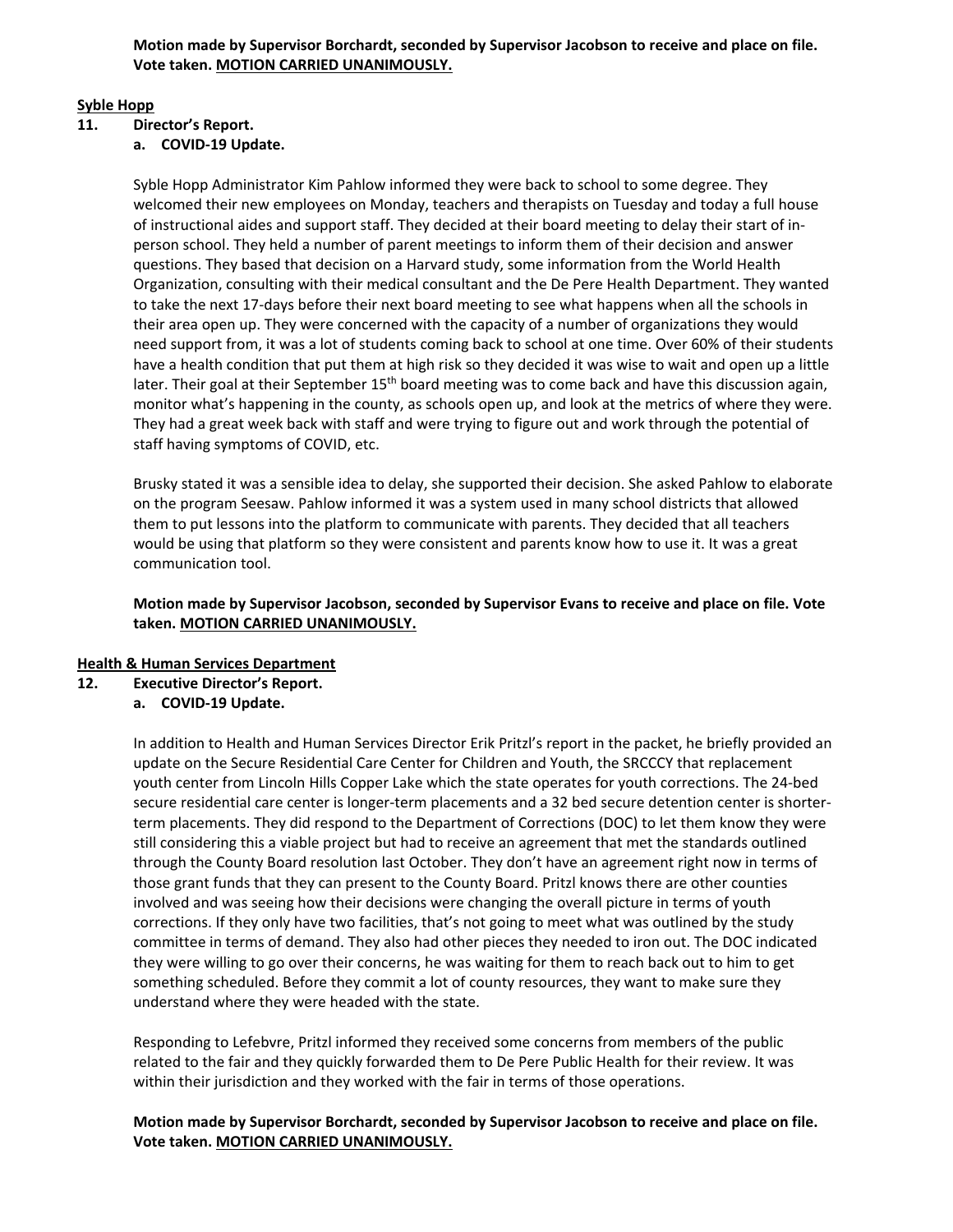**13. Resolution Regarding Table of Organization Change for the Health and Human Services Department – Community Services Division – Social Worker/Case Managers for CLTS Unit.**

**Motion made by Supervisor Sieber, seconded by Supervisor Borchardt to approve. Vote taken. MOTION CARRIED UNANIMOUSLY.**

**14. Resolution Regarding Table of Organization Change for the Health and Human Services Department ‐ Community Services Division – Social Worker/Case Managers for CPS Unit.** 

**Motion made by Supervisor Sieber, seconded by Supervisor Jacobson to approve. Vote taken. MOTION CARRIED UNANIMOUSLY.**

**15. Financial Report for Community Treatment Center and Community Services.**

**Motion made by Supervisor Borchardt, seconded by Supervisor Jacobson to receive and place on file. Vote taken. MOTION CARRIED UNANIMOUSLY.**

#### **16. Statistical Reports.**

- **a) Monthly CTC Data.**
	- **i. Bay Haven Crisis Diversion.**
	- **ii. Nicolet Psychiatric Center.**
	- **iii. Bayshore Village (Nursing Home).**
- **b) Child Protective Services – Child Abuse/Neglect Report.**
- **c) Monthly Contract Update.**

**Motion made by Supervisor Borchardt, seconded by Supervisor Sieber to take Items 16a‐c together. Vote taken. MOTION CARRIED UNANIMOUSLY.**

**Motion made by Supervisor Borchardt, seconded by Supervisor Sieber to receive and place on file Items 16a‐c. Vote taken. MOTION CARRIED UNANIMOUSLY.**

**17. Request for New Non‐Contracted and Contracted Providers.**

**Motion made by Supervisor Sieber, seconded by Supervisor Evans to approve Vote taken. MOTION CARRIED UNANIMOUSLY.**

#### **Other**

**18. Audit of bills.**

**Motion made by Supervisor Sieber, seconded by Supervisor Borchardt to acknowledge receipt of the bills. Vote taken. MOTION CARRIED UNANIMOUSLY**

#### **19. Such other Matters as Authorized by Law.**

Brusky briefly spoke to dates and times for upcoming meetings, including budget.

**20. Adjourn.**

### **Motion made by Supervisor Sieber seconded by Supervisor Borchardt to adjourn at 7:23 pm. Vote taken. MOTION CARRIED UNANIMOUSLY**

Respectfully submitted,

Alicia A. Loehlein Administrative Coordinator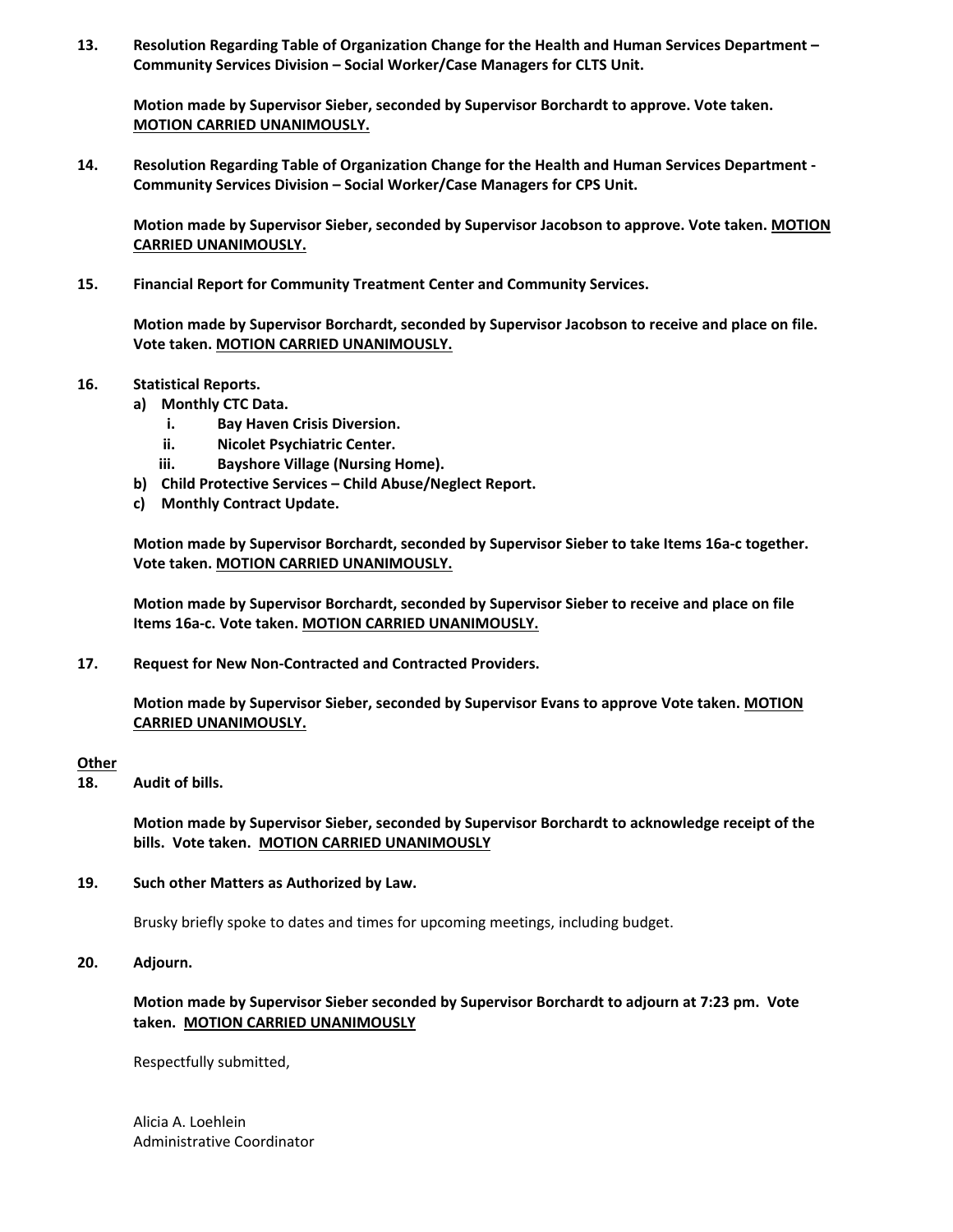| 8.21.2020<br>$\circ$<br>$\frac{5}{2}$<br>S<br>ᅴ<br>₹<br>۰<br>۰<br>in.<br>$\sim$<br>o<br>$\langle \nabla \rangle$<br>ా<br>ø<br>ᆏ<br>サ<br>April 1st, 2020 2021 Licenses<br>۰<br>$\sigma$<br>ø<br>$\mathbf{\Omega}$<br>۰<br>0<br>0<br>$\sim$<br>۰<br>$\sim$<br>$\sim$<br>ਚ<br>330<br>Renewals mailed<br>o<br>129<br>103<br>Q)<br>119<br>67<br>ᆏ<br>$\overline{\phantom{a}}$<br>108<br>14<br>55<br>129<br>131<br>134<br>Rate/Fee<br>74.50<br>74.50<br>19.00<br>81.00<br>249.50<br>282.00<br>318.00<br>341.00<br>372.00<br>402.00<br>95.50<br>427.50<br>459.00<br>487.50<br>53.00<br><b>OO'BYT</b><br>OO'O'LE<br>aa.oo<br>489.00<br>636.00<br>682.00<br>804.00<br>181.00<br>162.00<br>464.00<br>244.00<br>855.00<br>848.00<br>875.00<br>106.00<br>License<br>License<br>License<br>License<br>License<br>License<br>License<br>License<br>License<br>License<br>License<br>License<br>License<br>License<br>License | $close - 4.1.2020 -$<br><b>Establishment</b> that<br>permitted licenses since Pending 2020-<br><b>Total Number of</b><br>estimate because the number of licensees decreased from 2019-20).<br>Proposed New<br>Rate/Fee<br>Š | ١ | Health & Human Services - Public Health | The cost of the decrease in fees of 50% would be \$278,148.50 (lower than my<br>Additional Food Preparation Area (within Establishment)<br>Moderate with Gross Sales \$100K to \$400K<br>Complex with Gross Sales \$150K to \$600K<br>Food Preparation On Site (Risk Categories):<br>Moderate with Gross Sales Under \$100K<br>Simple with Gross Sales \$50K to \$200K<br>Complex with Gross Sales Under \$150K<br>Moderate with Gross Sales Over \$400K<br>Complex with Gross Sales Over \$600K<br>Simple with Gross Sales Under \$50K<br>Simple with Gross Sales Over \$200K<br>Soft Drink Stand, Frozen Confection<br>Prepackaged Food Only<br><b>Temporary Restaurant</b><br>Additional Tavern Area |
|----------------------------------------------------------------------------------------------------------------------------------------------------------------------------------------------------------------------------------------------------------------------------------------------------------------------------------------------------------------------------------------------------------------------------------------------------------------------------------------------------------------------------------------------------------------------------------------------------------------------------------------------------------------------------------------------------------------------------------------------------------------------------------------------------------------------------------------------------------------------------------------------------------------|-----------------------------------------------------------------------------------------------------------------------------------------------------------------------------------------------------------------------------|---|-----------------------------------------|---------------------------------------------------------------------------------------------------------------------------------------------------------------------------------------------------------------------------------------------------------------------------------------------------------------------------------------------------------------------------------------------------------------------------------------------------------------------------------------------------------------------------------------------------------------------------------------------------------------------------------------------------------------------------------------------------------|
|                                                                                                                                                                                                                                                                                                                                                                                                                                                                                                                                                                                                                                                                                                                                                                                                                                                                                                                |                                                                                                                                                                                                                             |   |                                         |                                                                                                                                                                                                                                                                                                                                                                                                                                                                                                                                                                                                                                                                                                         |
|                                                                                                                                                                                                                                                                                                                                                                                                                                                                                                                                                                                                                                                                                                                                                                                                                                                                                                                |                                                                                                                                                                                                                             |   |                                         |                                                                                                                                                                                                                                                                                                                                                                                                                                                                                                                                                                                                                                                                                                         |
|                                                                                                                                                                                                                                                                                                                                                                                                                                                                                                                                                                                                                                                                                                                                                                                                                                                                                                                |                                                                                                                                                                                                                             |   |                                         |                                                                                                                                                                                                                                                                                                                                                                                                                                                                                                                                                                                                                                                                                                         |
|                                                                                                                                                                                                                                                                                                                                                                                                                                                                                                                                                                                                                                                                                                                                                                                                                                                                                                                |                                                                                                                                                                                                                             |   |                                         |                                                                                                                                                                                                                                                                                                                                                                                                                                                                                                                                                                                                                                                                                                         |
|                                                                                                                                                                                                                                                                                                                                                                                                                                                                                                                                                                                                                                                                                                                                                                                                                                                                                                                |                                                                                                                                                                                                                             |   |                                         |                                                                                                                                                                                                                                                                                                                                                                                                                                                                                                                                                                                                                                                                                                         |
|                                                                                                                                                                                                                                                                                                                                                                                                                                                                                                                                                                                                                                                                                                                                                                                                                                                                                                                |                                                                                                                                                                                                                             |   |                                         |                                                                                                                                                                                                                                                                                                                                                                                                                                                                                                                                                                                                                                                                                                         |
|                                                                                                                                                                                                                                                                                                                                                                                                                                                                                                                                                                                                                                                                                                                                                                                                                                                                                                                |                                                                                                                                                                                                                             |   |                                         |                                                                                                                                                                                                                                                                                                                                                                                                                                                                                                                                                                                                                                                                                                         |
|                                                                                                                                                                                                                                                                                                                                                                                                                                                                                                                                                                                                                                                                                                                                                                                                                                                                                                                |                                                                                                                                                                                                                             |   |                                         |                                                                                                                                                                                                                                                                                                                                                                                                                                                                                                                                                                                                                                                                                                         |
|                                                                                                                                                                                                                                                                                                                                                                                                                                                                                                                                                                                                                                                                                                                                                                                                                                                                                                                |                                                                                                                                                                                                                             |   |                                         |                                                                                                                                                                                                                                                                                                                                                                                                                                                                                                                                                                                                                                                                                                         |